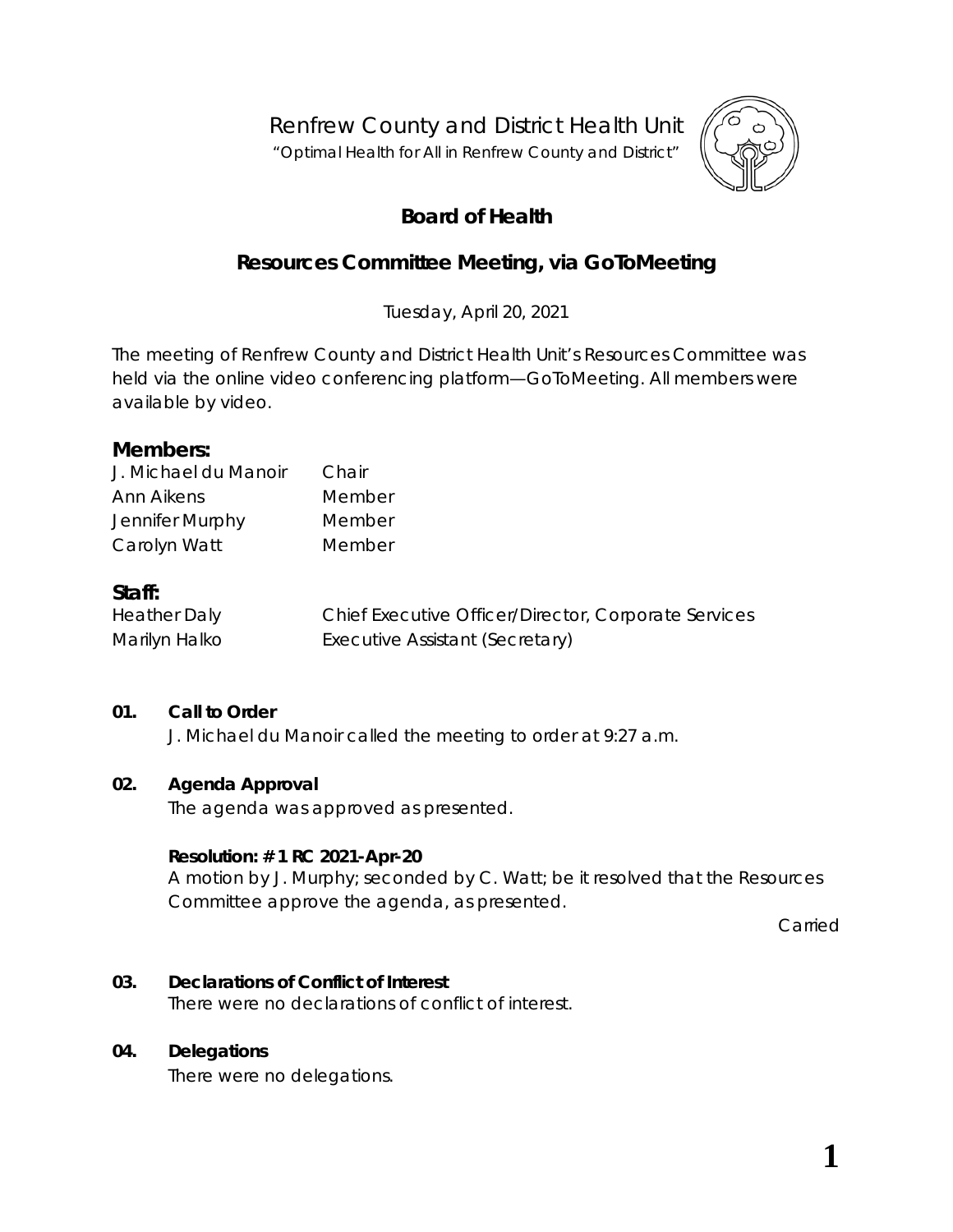# **05. Minutes of Previous Meetings (Approval)**

a. Resources Committee Meeting Minutes 2021-Mar-23 The meeting minutes for the Resources Committee meeting held on Tuesday, March 23, 2021, were approved, as presented.

# **Resolution: # 2 RC 2021-Apr-20**

A motion by A. Aikens; seconded by J. Murphy; be it resolved that the meeting minutes for the Resources Committee meeting held on Tuesday, March 23, 2021 be approved, as presented.

Carried

# **06. Business Arising**

- a. Action List—2021-Mar-30 The Resources Committee addressed items identified in the current [Action](https://www.rcdhu.com/wp-content/uploads/2021/06/06.-a.-Action-List-Regular-Board-Meeting-2021-Mar-30-DRAFT.pdf)  [List—2021-Mar-30,](https://www.rcdhu.com/wp-content/uploads/2021/06/06.-a.-Action-List-Regular-Board-Meeting-2021-Mar-30-DRAFT.pdf) and past Action Lists as follows:
	- i. Copy of the Response Letter to the Auditors As requested at the last Regular Board meeting, held on 2021-Mar-30, a copy of the response letter to the auditors is linked [here.](https://www.rcdhu.com/wp-content/uploads/2021/06/06.-a.-Copy-of-the-Response-Letter-to-the-Auditors-1.pdf)
	- ii. Pembroke Office Relocation Project A report to the Board is underway for the Pembroke Office Relocation Project to be presented at a Regular Board meeting.

This item will be brought forward to the May Resources Committee meeting agenda.

# iii. Virtual Meeting Platform

After a discussion of [available information,](https://www.rcdhu.com/wp-content/uploads/2021/06/11.-a.-Electronic-Meeting-Guide-Information-Technology.pdf) it was agreed by the Resources Committee, that RCDHU Board of Health and BoH Committees will continue to use the virtual software platform— *GoToMeeting*, with the understanding that it may be necessary for Members to go dark on the screen when their local service provider cannot accommodate the bandwidth needed to allow for audio and visual connectivity.

H. Daly commented that IT may be able to offer some settings tweaks or suggestions on an individual basis.

iv. alPHa 2021 AGM & Conference Ann Aikens and Carolyn Watt expressed interest in attending the virtual alPHa AGM & Conference scheduled for June 8, 2021.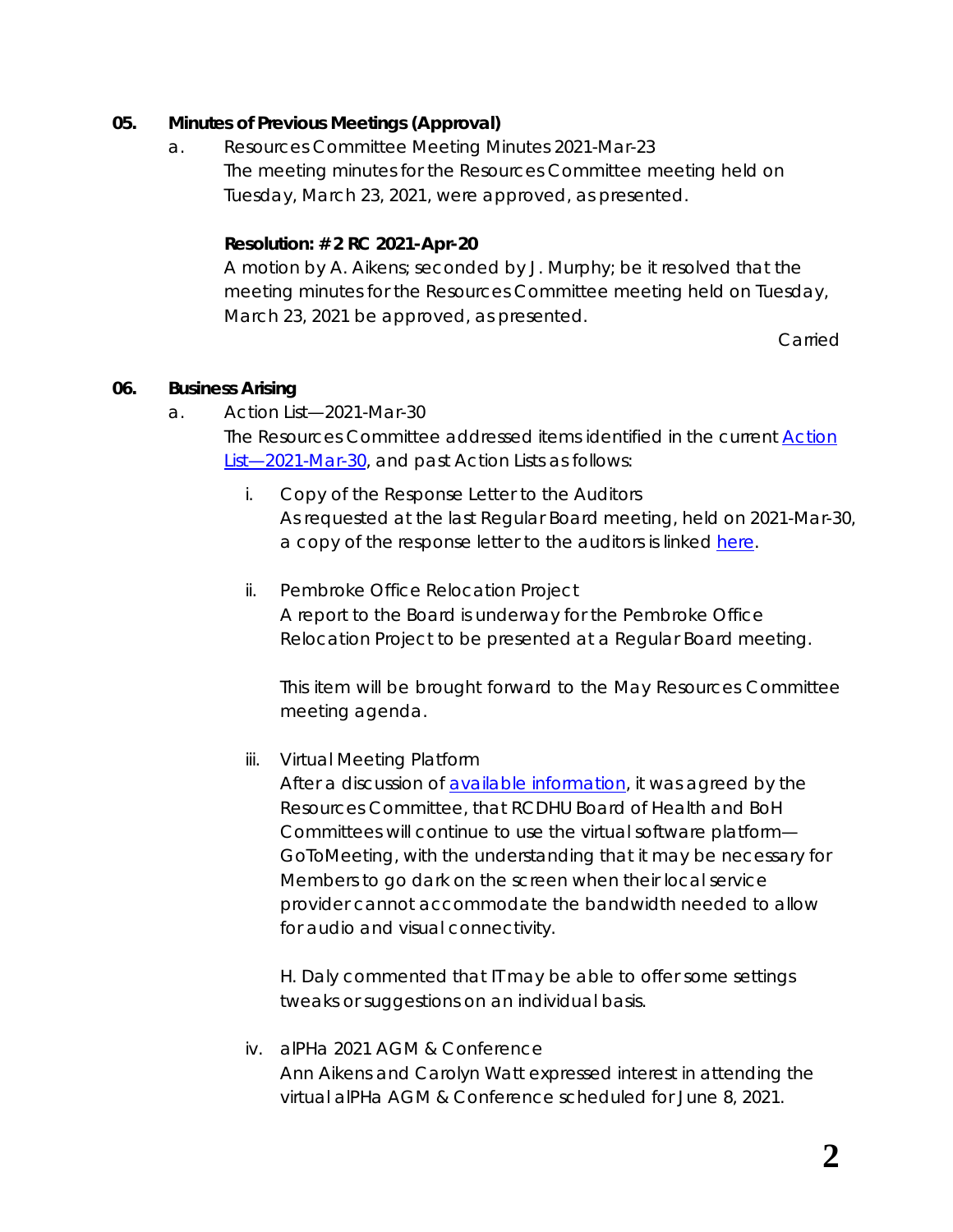An invitation has been extended to all RCDHU Board of Health Members interested in attending the Conference. This is a good opportunity to attend virtually this year instead of the in-person travel to Toronto, as required in the past.

The registration fee to attend the alPHa 2021 AGM & Conference— *Ontario's Public Health System Challenges—Changes—Champions* is \$149 per member.

Board Members who wish to attend the alPHa AGM & Conference can send an email to mhalko@rcdhu.com, before the registration deadline of 2021-May-31.

## **Resolution: # 3 RC 2021-Apr-20**

A motion by J. Murphy; seconded by A. Aikens; be it resolved that the Resources Committee recommend that all Board Members be invited to attend the virtual alPHa 2021 AGM & Conference, on June 8, 2021.

Carried

#### **07. Correspondence**

- a. The Committee referred the following correspondence to the Board as information:
	- [Public Health Funding and Accountability Agreement—](https://www.rcdhu.com/wp-content/uploads/2021/06/07.-a.-Public-Health-Funding-and-Accountability-Agreement.pdf)dated 2021-Mar-31.

#### **08. Staff Reports**

a. Briefing Note—April 2021

H. Daly presented [Briefing Note—April 2021](https://www.rcdhu.com/wp-content/uploads/2021/06/08.-a.-Briefing-Note-April-2021.pdf) to the Committee.

The *Note* included the following items:

- HR and COVID: status of temporary staff hires at the end of March 2021 for COVID-19 response.
- RCDHU Budget and Annual Service Plan:
	- [Table 1: Renfrew County and District Health Unit Budget—2021](https://www.rcdhu.com/wp-content/uploads/2021/06/Table-1.pdf)
	- Table 2: RCDHU Summary of Expenditures by Category 2021-All [Funding Sources](https://www.rcdhu.com/wp-content/uploads/2021/06/Table-2.pdf)
	- Table 3: Summary of Expenditures by Standard: Annual Service [Plan 2021 Ministry of Health.](https://www.rcdhu.com/wp-content/uploads/2021/06/Table-3.pdf)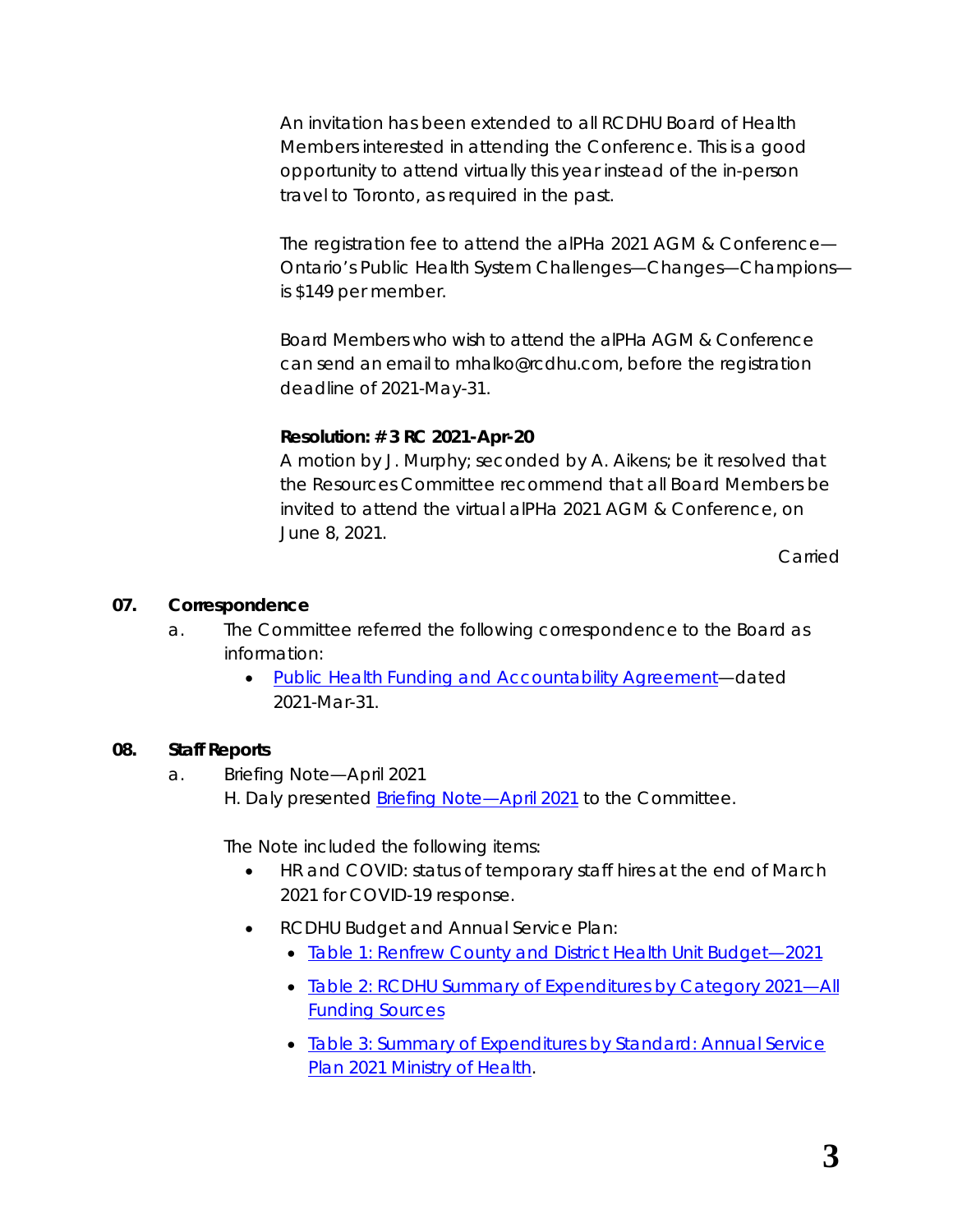# **Resolution: # 4 RC 2021-Apr-20**

A motion by J. Murphy; seconded by C. Watt; be it resolved that the Annual Service Plan and 2021 Budget be severed from H. Daly's Briefing Note—April 2021, for Committee consideration and presentation to the Board as a separate item.

Carried

The Committee reviewed and discussed the RCDHU Annual Service Plan and 2021 Budget.

# **Resolution: # 5 RC 2021-Apr-20**

A motion by C. Watt; seconded by A. Aikens; be it resolved that the Resources Committee recommend that the Board accept the Annual Service Plan and 2021 Budget, as presented.

Carried

# **Resolution: # 6 RC 2021-Apr-20**

A motion by J. Murphy; seconded by C. Watt; be it resolved that the Resources Committee accept H. Daly's Briefing Note—April 2021, as amended.

Carried

# **09. Board Committee Reports**

There were no Board Committee reports.

# **10. By-Laws**

There were no items in by-laws.

# **11. New Business**

There was no new business.

# **12. Notice of Motion** There was no notice of motion.

# **13. Closed Meeting**

There was no closed meeting.

# **14. Date of Next Meeting**

The next Resources Committee meeting will be held on Tuesday, May 18, 2021, at 9:30 a.m., via *GoToMeeting*.